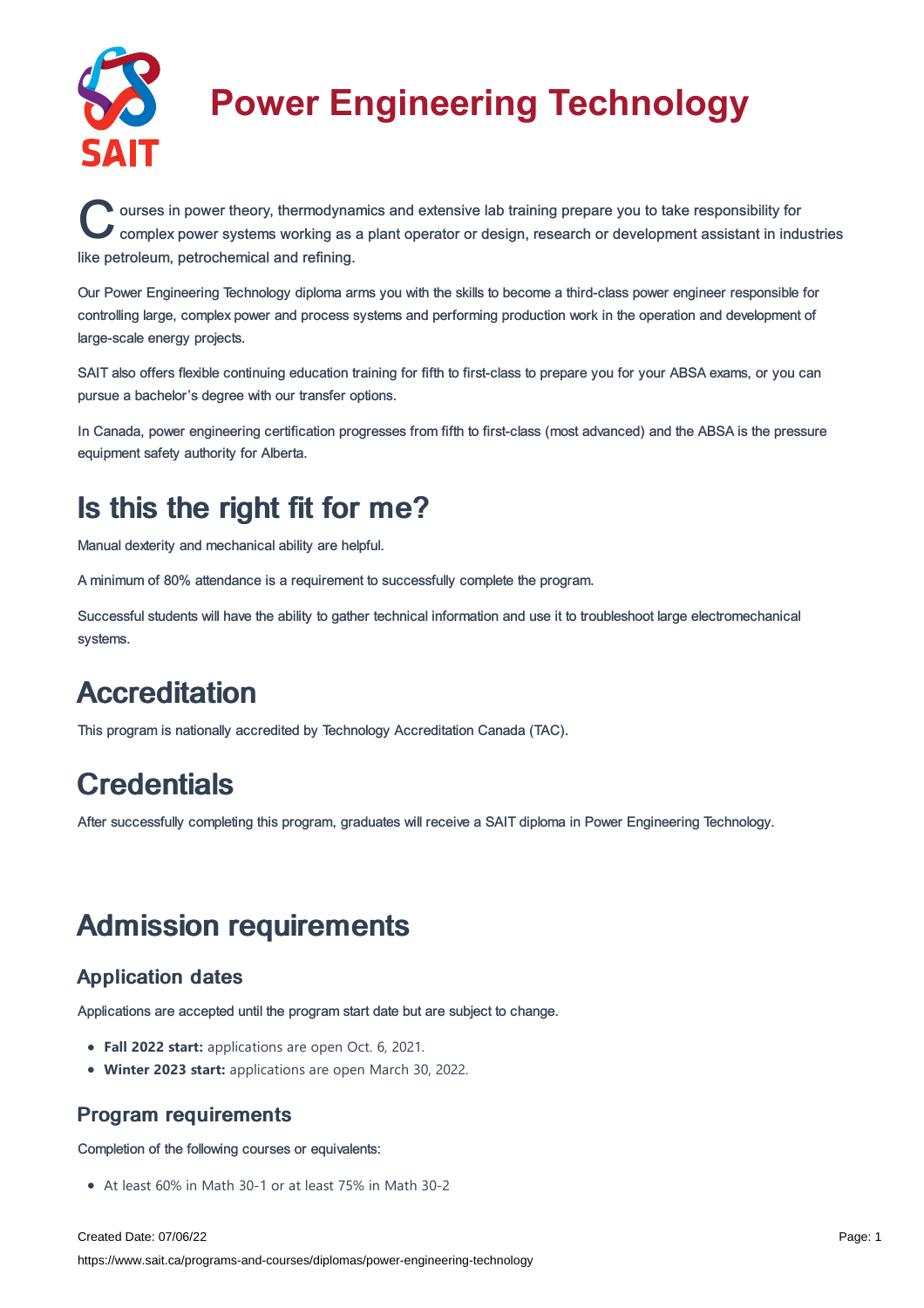- At least 60% in English Language Arts 30-1 or 75% in English Language Arts 30-2
- At least 60% in Physics 30.

All applicants must demonstrate English Language [Proficiency](https://www.sait.ca/admissions/before-you-apply/english-proficiency) prior to admission, including students educated in Canada.

SAIT accepts high school course [equivalents](https://www.sait.ca/admissions/before-you-apply/high-school-course-equivalencies) for admission. If you don't meet the requirements, consider Academic [Upgrading.](https://www.sait.ca/programs-and-courses/academic-upgrading)

SAIT evaluates international documents for admissions. After you've applied, consider our [international](https://www.sait.ca/admissions/after-you-apply/international-document-assessment) document assessment service if your education is from outside of Canada.

#### Direct entry: four-step process

**Step 1:** Read the program information to see the qualities needed for student success.

**Step 2:** Ensure that you meet all of the admission requirements listed above.

**Step 3:** [Apply](https://www.sait.ca/admissions/apply) to Power Engineering Technology and submit your transcripts and/or [anticipated](https://www.sait.ca/admissions/after-you-apply/transcripts-and-supporting-documents) final grades.

Admission will be extended on a first-qualified, first-offered basis until the program is full.

**Step 4:** Find out how to monitor your application status after you [apply](https://www.sait.ca/admissions/after-you-apply/tracking-your-application).

### Communication during admission

Email is the primary source of communication during the selection process. Ensure your personal email account is managed appropriately to receive our emails, files and communications. We recommend you add the [macphail.students@sait.ca](https://sait.camailto:macphail.students@sait.ca) domain to your safe senders' list or you risk missing critical email messages.

### Costs 2022/23

#### Domestic tuition and fees

Cost per credit: \$191

| Year | <b>Number of semesters</b> | <b>Tuition fees</b> | <b>SAIT fees</b> | Saitsa fees* | <b>Total</b> |
|------|----------------------------|---------------------|------------------|--------------|--------------|
|      |                            | \$5,730             | \$916            | \$553        | \$7,199      |
|      |                            | \$6,016.50          | \$916            | \$553        | \$7,485.50   |

#### International tuition and fees

Cost per credit: \$673.57

| Year | <b>Number of semesters</b> | <b>Tuition fees</b> | <b>SAIT fees</b> | Saitsa fees* | Total       |
|------|----------------------------|---------------------|------------------|--------------|-------------|
|      |                            | \$20,207.10         | \$916            | \$553        | \$21,676.10 |
|      |                            | \$21,217.46         | \$916            | \$553        | \$22,686.46 |

\*Maximum fee. Actual fees may be less and are based on the number of credits a student takes per semester and whether they opt-out of health and dental benefits.

#### SAIT fees

- Campus athletic and recreation fee: \$196
- Universal transit pass (Upass): \$320

#### Created Date: 07/06/22